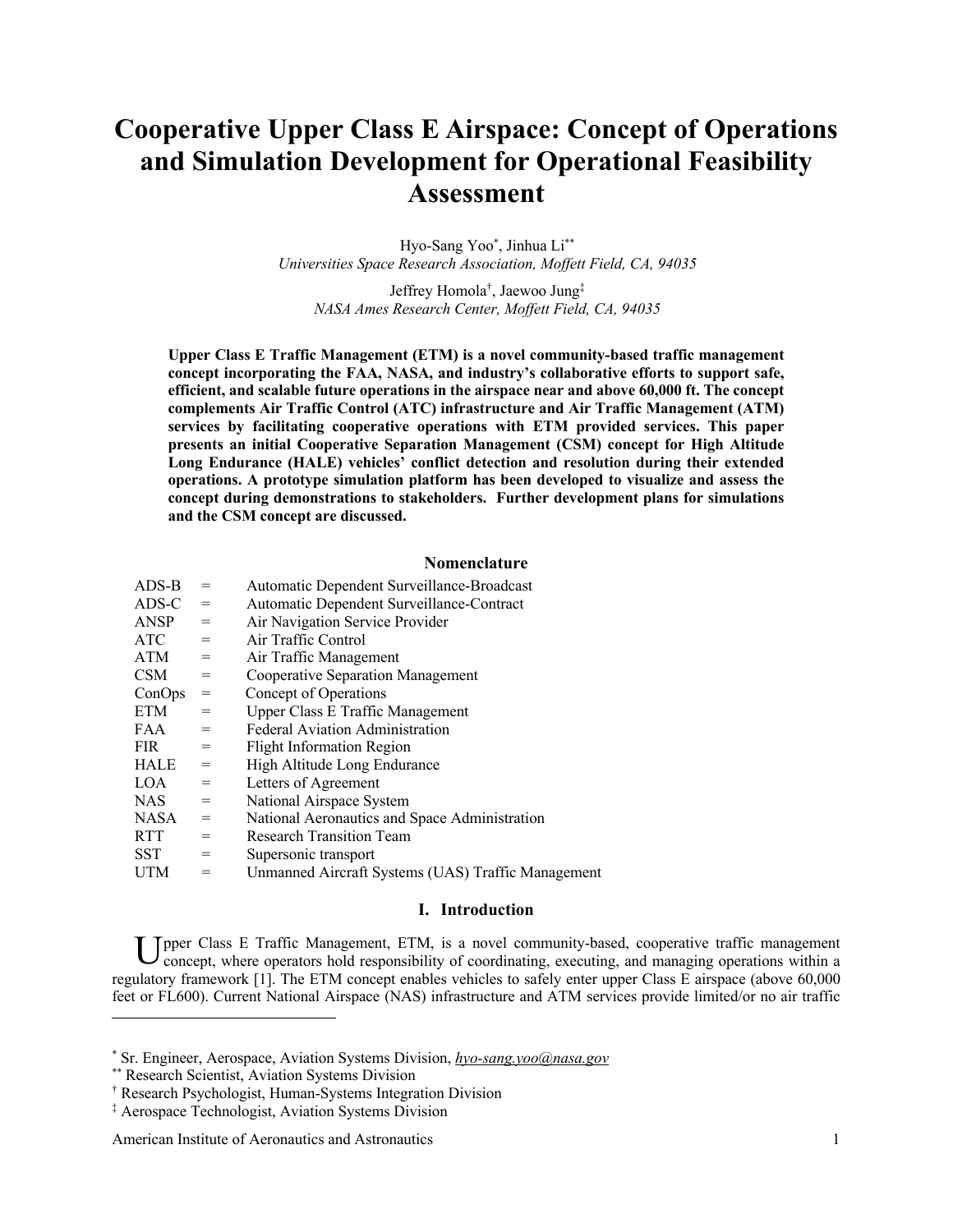management services to support civil aircraft operations in such airspace. The FAA has published separation standards for both surveillance (radar) and procedural (non-radar) separation for operations in the ETM environment, but these standards are mostly applicable to only military operations. Some vehicles in the United States are operating without provision of direct separation service by the ATC (e.g., Military Authority Assumes Responsibility for Separation of Aircraft [MARSA]) [1].

Hence, the ETM Concept of Operations (ConOps) v1.0 [1] was developed by the FAA, documenting the vision for ETM based on discussions between the FAA, NASA and the industry stakeholders. NASA and the FAA formed a Research Transition Team (RTT), consisting of subject matter experts, psychologists, researchers, and engineers with extensive experience of conducting research in the aerospace/aviation domain. The team will work closely together to mature the cooperative traffic management concept for upper Class E airspace by identifying architectures, functionalities, data exchange protocols, and operational requirements to enable safe, secure, efficient, and scalable ETM operations. This joint effort on the concept development is currently being pursued, informed by ETM stakeholders such as high-altitude balloon and High Altitude Long Endurance (HALE) vehicle operators.

In the ETM environment, Cooperative Separation Management (CSM) operations are intended to take place with minimal air navigation service provider (ANSP) involvement to minimize the burden. This can be achieved by facilitating shared situation awareness among operators with ETM services, ensuring safe and efficient operations. The FAA's authority and responsibility over the airspace does not change with the introduction of ETM services.

The initial CSM concept is developed, which focuses on solving potential in-flight conflicts between HALE unmanned fixed-wing vehicles and balloons. The HALE vehicles, either currently operational or soon-to-be deployed, can be airborne for an extended length of time (e.g., up to  $6 \sim 12$  months).

This paper is organized as follows. Section II discusses the general background of ETM and its challenges. Section III presents the approach that is taken to rapidly enable new ETM vehicles for safe operations in the upper Class E airspace. Section IV will discuss the scope of initial concept development activities. Section V will present the CSM concept, encompassing primary actors and their roles and responsibilities. Also, the set of functionalities that are being developed to ensure safe separation management will be illustrated in this section. Section VI will describe the simulation capability that will be used to prototype the concept for demonstration and assessment of operational feasibility. Finally, next step plans, conclusions, and acknowledgements will be discussed in section VII, VIII, and IX respectively.

# **II. Upper Class E traffic management**

The ETM environment is defined as operations around and above FL600. A wide range of vehicles are expected to access this airspace frequently (see figure 1) due to new vehicle development such as unmanned aircraft, and new technologies such as airframe, solar power, and electric propulsion technology [1].



Figure 1. Notional ETM operations with vehicles including HALE unmanned fixed-wing, unmanned free balloon (HALE & short endurance), SST/subsonic, high speed unmanned fixed-wing airplane, and HALE airship

A variety of vehicle types are expected to be operating in the ETM environment in the near future. These include: (a) Supersonic transport (SST) carrying passengers, (b) HALE unmanned fixed-wing vehicles, (c) HALE balloons, (d) high-speed unmanned fixed-wing airplanes, and (e) HALE airships. Beyond the enumerated vehicle types, upper Class E airspace will be accessed by space launches and sub-orbital spaceflight operations, mostly transiting through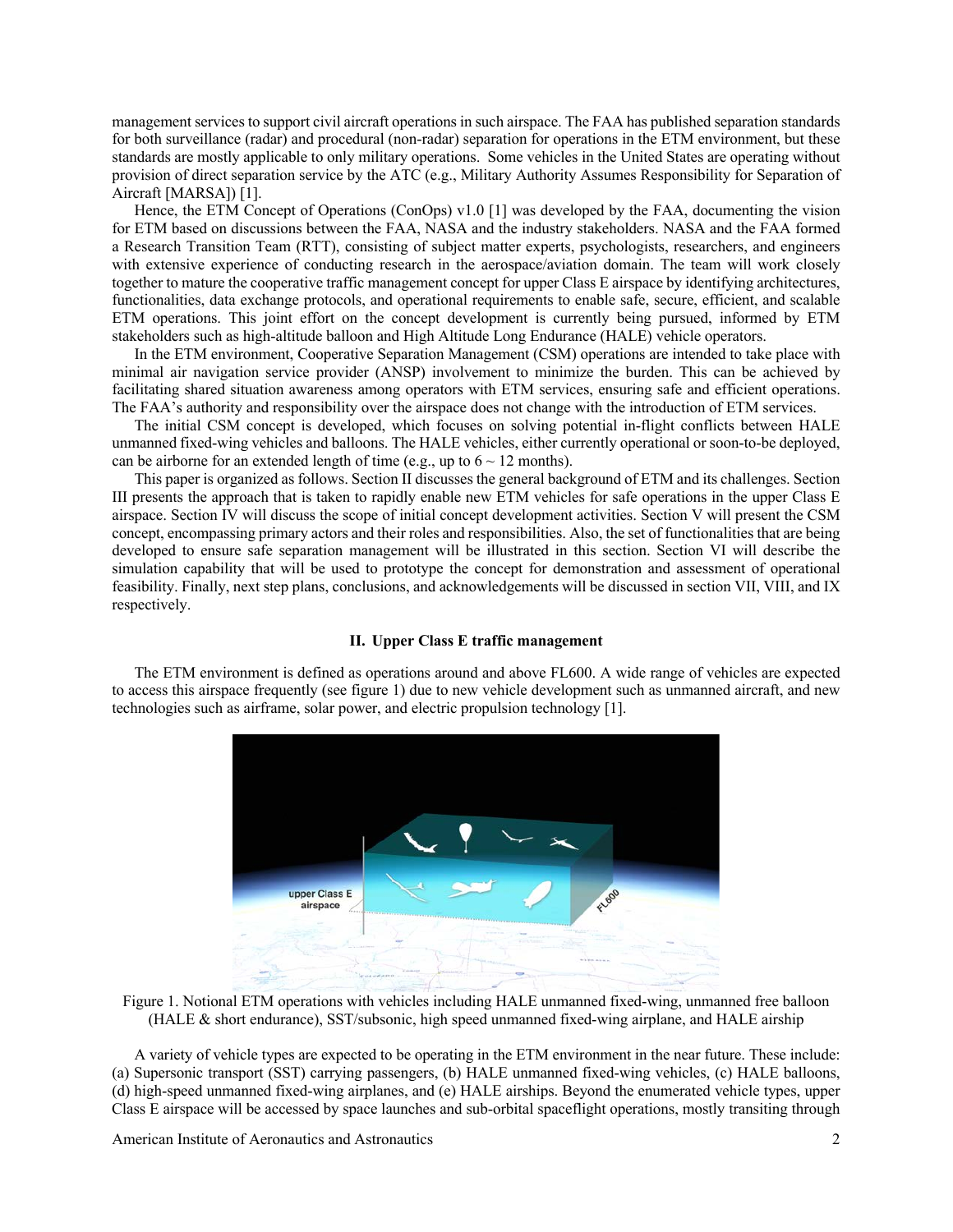the airspace, and even hypersonic vehicles in the future. Each vehicle type will be operating with a wide range of performance characteristics, which varies by time of day, and ranges from prolonged moving or stationary vehicles, to extremely fast-moving vehicles. There are various operating missions—e.g., constellation, point to point, and transitional operations. There is a wide variance in duration of operations as well (from hours to months). All these factors impose unique challenges for the traffic management concept development.

Table 1 summarizes the general characteristics of five different vehicle types, including the potential ones, operating in the ETM environment.

| Vehicle type                                         | <b>Mission</b>                                                                                     | <b>Desired</b><br><b>Notional Flight</b><br>Level | <b>Notional Cruise</b><br><b>Speed</b>                       | <b>Notional</b><br>gross<br>Weight<br>(lbs) | <b>Notional</b><br><b>Mission</b><br><b>Duration time</b> |
|------------------------------------------------------|----------------------------------------------------------------------------------------------------|---------------------------------------------------|--------------------------------------------------------------|---------------------------------------------|-----------------------------------------------------------|
| Supersonic/Subsonic                                  | Transport passengers                                                                               | $FL410 - FL600+$                                  | Mach $1.1 - 3$                                               | $133,000 -$<br>170,000                      | $3 - 5$ hours                                             |
| HALE unmanned<br>fixed wing                          | Military operations,<br>surveillance missions,<br>scientific research,<br>communication<br>service | $FL500+$                                          | $12 - 40$ knots (true<br>speed, wind<br>dependent)           | $117-$<br>1,500                             | 14 days - months                                          |
| Unmanned free<br>balloon (HALE &<br>Short Endurance) | Communication<br>service, scientific<br>research                                                   | FL500 - FL650                                     | $8 - 15$ knots (up to<br>$100$ knots,<br>depending on winds) | $\sim$ 165                                  | Months                                                    |
| High speed<br>unmanned fixed<br>wing                 | Military operations,<br>surveillance missions,<br>scientific research                              | $FL500+$                                          | Mach $0.6$                                                   | 26,700                                      | $30+$ hours                                               |
| HALE airship                                         | Communication<br>service, scientific<br>research                                                   | FL640 - FL650                                     | 8 knots (up to 100)<br>knots, depending on<br>winds)         | $\sim$ 12,500                               | Months                                                    |

Table 1. General characteristics of the potential ETM vehicle types

Although the demand for accessing upper Class E airspace by civil aircraft is projected to increase substantially, the existing NAS infrastructure and services are limited in the ability to cost-effectively accommodate such projected demand [1]. Hence, NASA and the FAA are collaborating with industry partners to develop a traffic management concept for upper Class E airspace to provide requirements for operations, core ETM service functionalities, and a pathway to handle projected traffic density.

The following five aspects were considered during the ETM concept development process:

- 1. Scalability of the ETM systems enables various vehicle types and diverse missions (commercial, public/government, and research). Scalability also accommodates additional expansion or functionalities to the ETM systems. The ETM system should be scalable to handle projected traffic increase in upper Class E operations. The system should also be scalable for managing operations across multiple Flight Information Regions (FIRs) and global application.
- 2. Safety of the airspace operations needs to be ensured. ETM operations should impose no additional risk to the current conventional ATM environment. Also, it should meet the targeted safety level set by the FAA. The safety level is designed to ensure safety of people and property, but also to ensure safe separation and capacity-demand balancing.
- 3. Efficiency of airspace utilization needs to be achieved. Introduction of ETM vehicles should not disrupt current NAS operations. Furthermore, ETM should maintain or enhance ETM operations' efficiency, while maintaining the maximum efficiency of individual operations.
- 4. Fair access to airspace must be assured among all ETM operators. The projected ETM traffic increase will cause more airspace competition. Some ETM operators may compete to loiter over the same location for revenue generation (e.g., communication service). Thus, equitable airspace management is critical for granting fairness among the ETM operators.
- 5. Security of the ETM system must be maintained. The ETM operators should satisfy FAA-stipulated data archiving and sharing requirements to ensure protection against intentional and unintentional acts against people and/or property.

Early-stage ETM concept development will mainly focus on cooperative operations emphasizing safety. Meanwhile an initial scalable ETM architecture with services is established as a component of the mature operational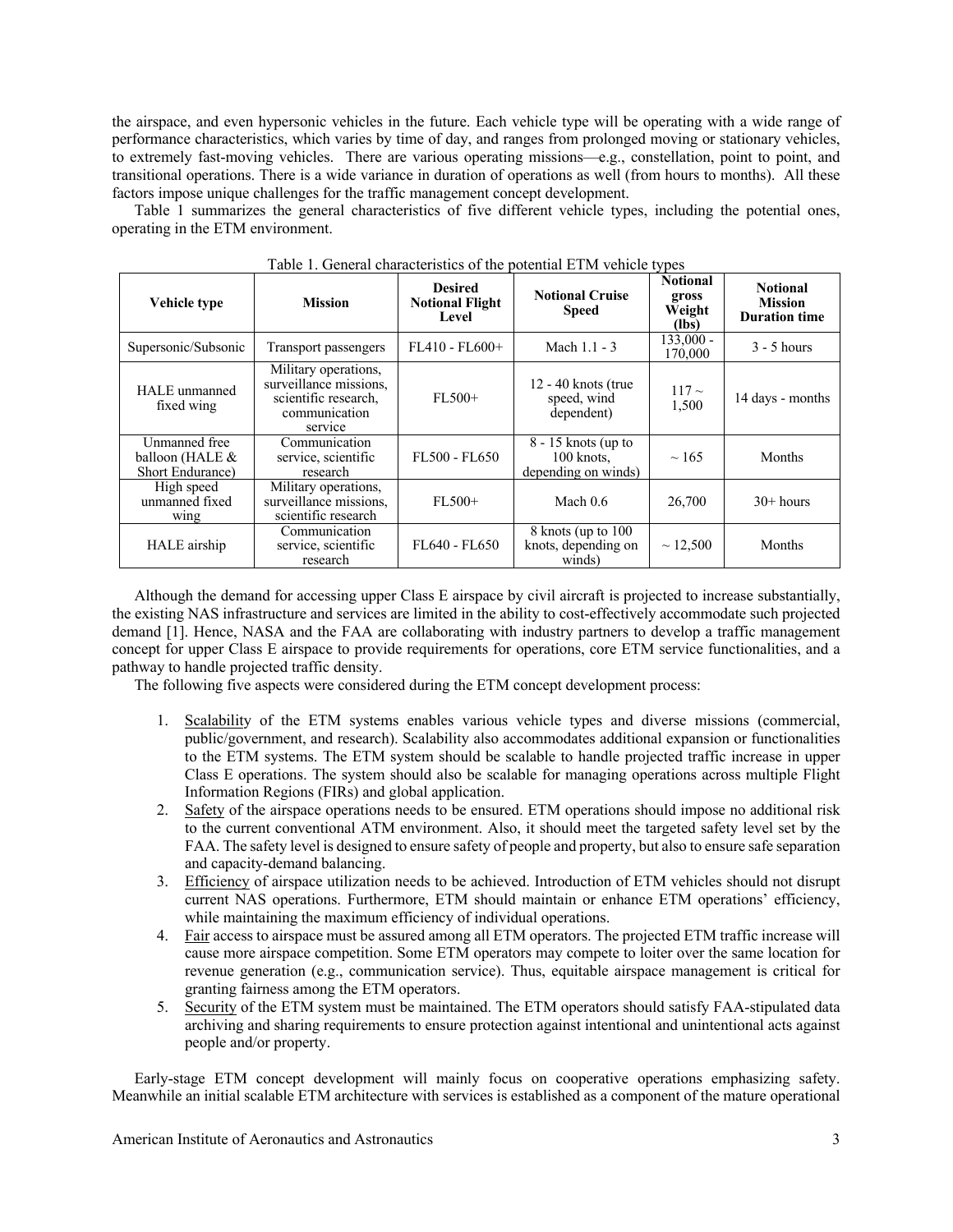ETM system. ETM operations could lead to fatal accidents, where no other aspects outweigh cost of human lives and also the current traffic in the upper Class E airspace is very low. Other aspects will be considered, once: 1) understanding of the operations is achieved with sufficiently aggregated operations data, 2) more operational requirements are standardized and agreed among the participants of the ETM operations, and 3) the effectively operational ETM ecosystem architecture is constructed with efficient communication flow (e.g., with construction of digital data exchange protocols).

### **III. Research Approach**

The initial ETM concept development will focus on allowing the current and new entrants vehicles to safely operate within the upper Class E airspace, where provision of ATM services is currently limited. The associated challenges to the concept were identified by stakeholders and researchers through meetings and discussion. Their involvement was critical to validate the characteristics of the problems, understand needs, and make assumptions during concept development. Moreover, their input played an essential role in determining whether our concept development work is operationally satisfactory and feasible from all potential ETM participants' perspectives.

The inputs from the industry partners are integrated with lessons learned from the past research work on exploration of various ideas in air traffic management concepts. This encompasses investigation on distributed airground traffic management concept [2], separation assurance function allocation among pilot, air traffic controller and automation [3], commercial supersonic transport operations [4], as well as the recent research work on the development of Unmanned Aircraft Systems (UAS) Traffic Management (UTM) Concept [5].

The concept development research will continue to engage the industry partners and collaborate with the FAA closely throughout the development process, while leveraging a rich body of the past air traffic management research. The approach will consist of the following general steps:

1) Gathering concerns and interests from the stakeholders

2) Performing concept development research to address the needs and define requirements

3) Designing functionalities, roles and responsibilities of involved actors, and procedures for enabling the concept

4) Prototyping to test feasibility and incorporate input from the stakeholders to improve

The above process from 1) to 4) will be iterative to continuously refine the concept.

## **IV. Initial Scope of the Concept Development and Assumptions**

The initial research scope aims to address the immediate stakeholders' interest of operational concept development for inflight CSM, focusing on operations of the HALE vehicles—i.e., specifically looking at HALE unmanned fixedwing aircraft and balloons in the upper Class E airspace above FL600 first. These vehicles are currently operational or at the ready-to-be-deployed stage in the near future.

A multilayer vehicle deconfliction approach could be taken to ensure a safe ETM operational environment. The approach could consist of two layers: 1) pre-departure deconfliction, and 2) inflight cooperative separation. Predeparture deconfliction is performed before launch to preemptively resolve or mitigate potential conflicts with other vehicles and avoid airspace constraints, e.g., no-fly zones, weather, and obstacles, at each vehicle operating stage. In the conventional ATM environment, this serves to regulate potential demand and capacity imbalance problems. The initial ETM concept of operations assumes that the pre-departure, and transit to and from the ETM environment, will be managed within the existing separation concepts where ATC is responsible for providing separation services [1]. The HALE operators are obliged to comply with regulations. Currently, HALE unmanned fixed-wing vehicles submit flight plans and file Notice to Airmen (NOTAMs) and are authorized with letters of agreement (LOAs) before launch. HALE balloon operators do not submit the conventional flight plan to the ATC due to trajectory uncertainty. Instead, they provide notification to ATC and other operators sharing the airspace. These vehicles have limited maneuverability and are susceptible to wind. Hence, ATC may take a conservative approach by segregating them from other traffic in various airspaces during the transit phase utilizing segregated airspace and special use airspace. Additionally, HALE vehicles are expected to launch/descend from/to remote locations or low volume airports during nighttime to minimize interactions with other vehicles, reducing ATC's workload [1].

Collision avoidance is commonly considered the last resort to prevent a mid-air collision, which could be added as the potential third layer in addition to pre-departure deconfliction and inflight CSM. However, it requires a realtime ground-based or onboard capability to accurately monitor vehicles based on position broadcast and trajectory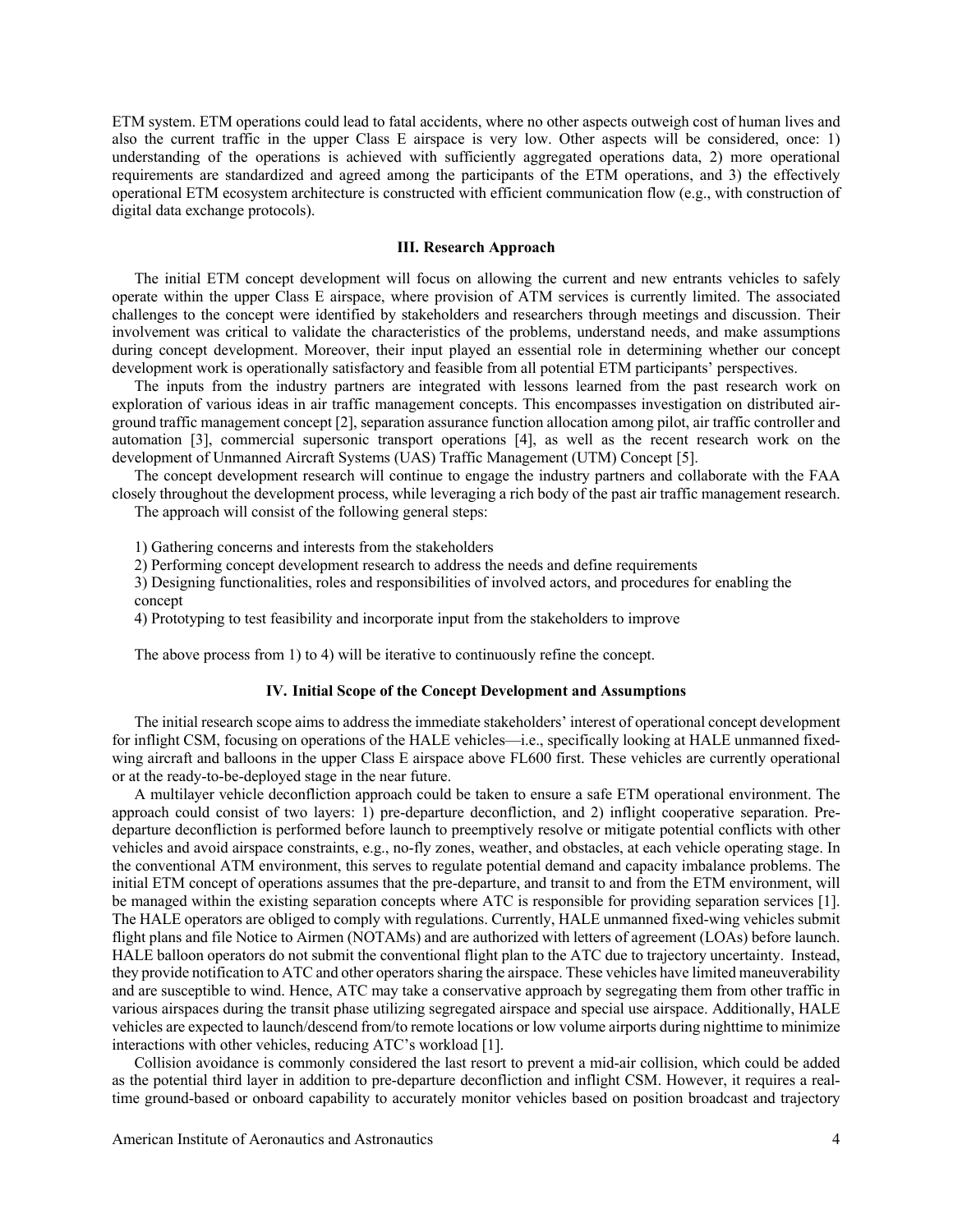prediction to detect conflict. The efficient communication mechanisms between the vehicle operators need to be established as well. Moreover, it entails performance-based temporal and spatial separation criteria. The FAA and NASA are currently investigating the separation criteria requirements. Such information could provide the protection bubble accounting for uncertainties [6].

The FAA has published several white papers describing emerging and existing Communication, Navigation, Surveillance (CNS) capabilities which are applicable to the ETM environment [7, 8, 9, 10, 11]. However, some HALE vehicles are not yet fully equipped with the required technologies. For example, some HALE vehicles lack redundant satellite navigation systems to reliably provide their position, ensuring safe temporal and spatial separation distance. Some may use a less accurate altimeter. Moreover, ETM vehicles may be equipped with Automatic Dependent Surveillance–Broadcast (ADS-B), but this surveillance mechanism is known to provide limited oceanic surveillance. Automatic Dependent Surveillance–Contract (ADS-C) could serve as a feasible solution to provide surveillance in oceanic and remote continental regions. However, ADS-C is not suitable for tactical separation due to high latency and limited update rate [7].

Most HALE vehicles have limited capability to apply tactical maneuvers to maintain separation. For instance, the HALE balloon has limited ability to control speeds and headings as it relies on prevailing winds to control its movement. Its maneuverability is limited to altitude change only. Some vehicles are light, which makes them vulnerable to wake turbulence and wind. Furthermore, HALE vehicles are mostly remotely piloted unmanned vehicles. Some are controlled by artificial intelligence-based autonomous navigation that evaluates and executes course modification without having much human involvement. This new way of controlling unmanned vehicles may pose unexpected barriers that are yet to be discovered.

The initial concept development will be based on the available technological capabilities and standards, where currently, there are some limitations as mentioned above. Hence, a conservative and risk-averse approach will be taken to ensure this last layer of deconfliction function is unlikely to be reached, as providing proper tactical deconfliction at this last layer may be infeasible.

The next section will discuss the second layer of deconfliction—inflight CSM—in more detail.

# **V. Inflight CSM**

Inflight CSM in the ETM environment is similar to the inflight separation services provided by the ANSP in the conventional ATM environment although the CSM may involve a look-ahead time for conflict identification that is longer than ones typically used by ATC. However, separation services are to be predominantly performed by operators in the ETM environment with minimal/or no involvement of ANSP. It should be noted that this approach to airspace management, while cooperative in nature, will operate under the FAA's regulatory and operational authority.



Figure 2: inflight CSM flow model for operations above FL600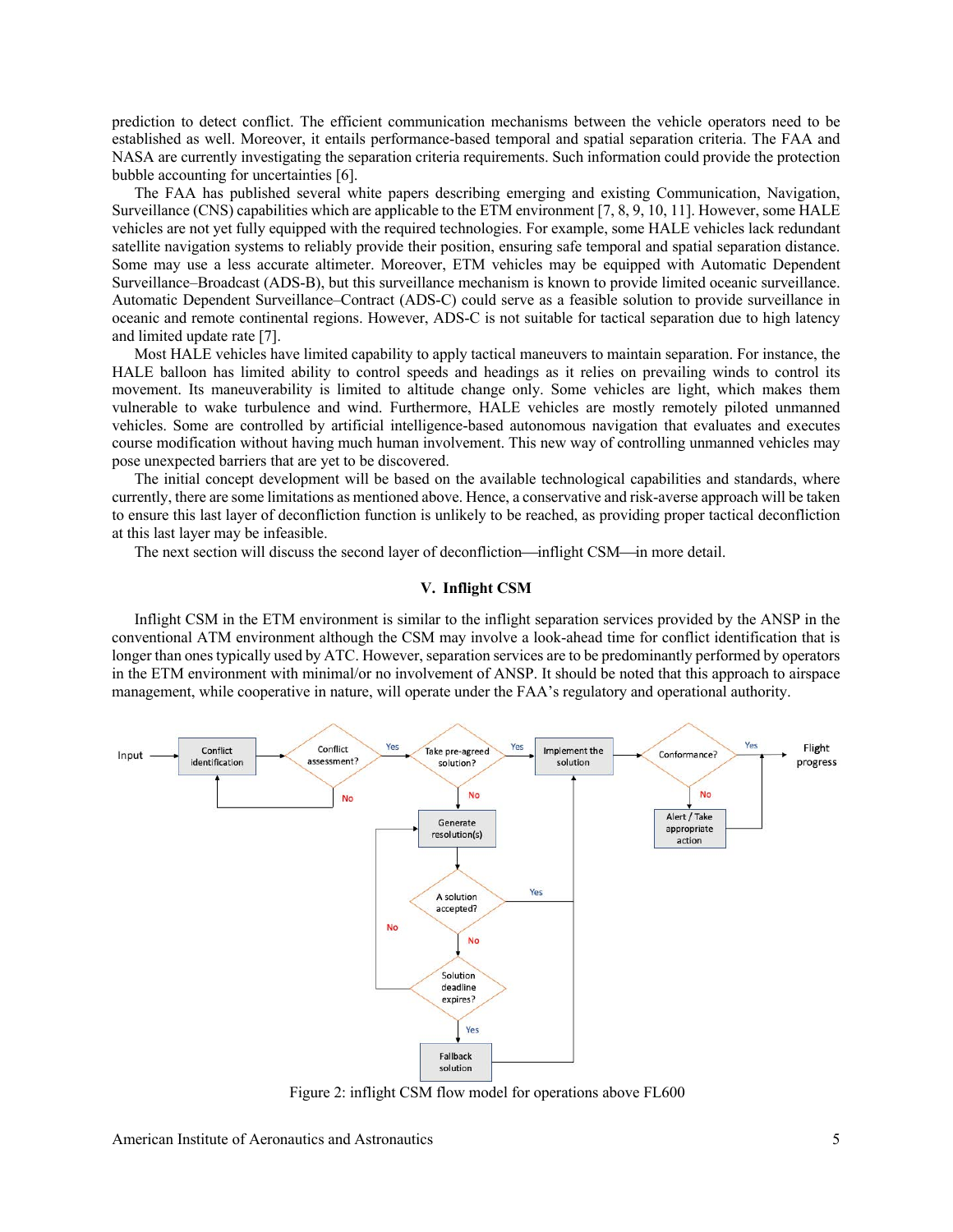Figure 2 presents the inflight CSM process. The flow diagram shows a multi-stage conflict detection, assessment, resolution, implementation, and conformance monitoring process. The collision risk is assessed by estimating hazard severity and likelihood of occurrence [12]. If the risk exceeds a threshold level, a resolution should be executed by either taking a pre-agreed solution or utilizing any operator's negotiation protocol until the solution deadline expires.

In the following sections, the inflight CSM operation participants are identified, and their initial roles, responsibilities, and functionalities are described.

#### **A. Primary actors of the ETM's inflight CSM**

The potential actors, their roles/and responsibilities of the inflight CSM operations are determined based upon discussions and presentation materials with industry partners and the FAA. The ETM concept development leverages UTM's conceptual elements such as services [5]. The inflight CSM operations are mainly performed by two actors, ETM services supplier (ESS) and ETM operator. The FAA will serve as an ANSP and a regulator overseeing all operations, including upper Class E airspace [1].



Figure 3. Notional representation of potential interaction between the ANSP, ESS, ETM operators

Figure 3 illustrates the interaction among the ANSP, ESS, and the ETM operator. A gateway performing a function similar to UTM Flight Information Management System (FIMS) [5] is expected to connect ESS and the NAS/ANSP. The block diagram is flexible to adopt new concepts, and scalable to involve multiple ESSs providing services in a federated manner similar to UTM UAS Service Suppliers (USSs) [5]. The block diagram could serve as a component in the operational ETM ecosystem in a mature stage. In this paper, the initial scope assumes a single ESS in the NAS.

The ESS could be operated by ETM operators, commercial, or government entities. In the context of the inflight CSM, the ESS primarily offers support for safe airspace operations. The ESS could also serve as a communication bridge among ETM operators by information sharing. For example, the ESS can share flight intent to promote safe operations without disclosing any confidential information. Furthermore, the ESS could support the operators with operation planning, vehicle de-confliction, conformance monitoring, and support the operators to meet regulatory and operational requirements. ESS could also support archiving operations data in historical databases.

ETM operators are expected to provide a description of the mission, such as launching and landing, contingency plans, overall flight profile and flight intent in the context of future vehicle positions expressed in the 4-D profile. They also need to provide telemetry or the state of the operation updates to other ETM operators via ESS to foster shared situation awareness among all the participants in the cooperative separation management environment. There should be collective agreement on accuracy, frequency, reliability, and continuity of the telemetry or the state of the operation reporting about safety assurance in the ETM operations. ETM operators are responsible for managing their operations by meeting regulatory responsibilities, plan flight/operations, and safely conduct operations utilizing all available information [1].

American Institute of Aeronautics and Astronautics 6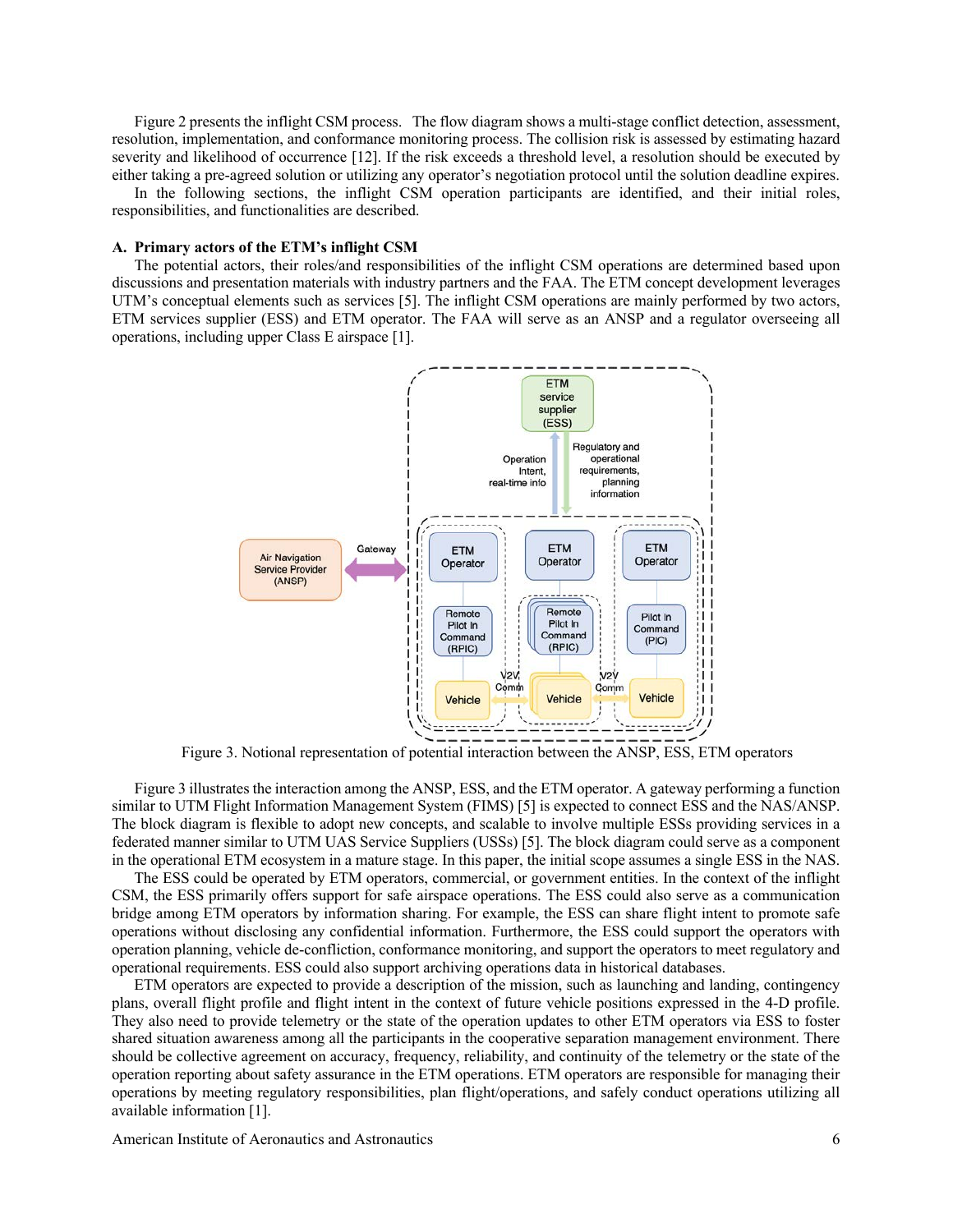ATC may utilize the ETM operation data to service vehicles transiting to and from upper Class E airspace via the controlled airspace, which is a research area that NASA is currently investigating to support effective facilitation of such activity. Flight plans submitted to ATC in current day operations may be inadequate to support long duration missions (i.e., limited to 24-hours), which may need some modifications to allow frequent re-filing or possibly flight plan stitching. Flight plans consisting of latitude and longitude coordinates may produce potential impacts on the ATC system, requiring some changes. Some ETM vehicles are susceptible to weather and may replan take-off time and vehicle trajectories frequently. Fluid and flexible communications among the actors are imperative. Hence, the interface between ANSP and ESS or ETM operators is illustrated in figure 3, where details in the data exchange protocols are not included in this paper.

The next sections describe the initial set of inflight CSM functionalities identified to support the ESS and ETM operator, including:

1) Share - Flight intent attributes shared by operators

2) Detect - A conflict detection capability based on the flight intents sharing

3) Evaluate - An approach to evaluate the conflict severity in terms of risk

4) Revise - A capability to revise the flight intent and share conflict-free path using a standardized data exchange protocol

5) Monitor - A conformance monitoring functionality to conform whether ETM vehicles comply with the revised flight intent

#### **B. Flight intent generation for HALE unmanned fixed wing aircraft and balloon**

Successful inflight cooperative separation management requires the ETM operator's intent to be shared to others via ESS. However, ETM vehicles' distinct operational characteristics (e.g., airspeed, maneuverability, and weight) and mission duration pose unique challenges for flight intent generation. This section describes the flight intent generation capability for HALE balloon and unmanned fixed-wing aircraft.

Unlike conventional aircraft performing point-to-point operations, HALE vehicles may remain stationary or loiter in a pattern and operate for an extended duration (up to months). In addition, HALE operators may not have highconfidence flight intents that capture end-to-end operations. As a result, they may frequently replan during operations. Hence, performing deconfliction based on using a first-reserved first-served approach prior to take-off is unsuitable for HALE operations particularly from a scalability standpoint. Such an approach may only be applicable for shortduration flights. Therefore, the HALE operators propose a "rolling-window" concept for the intent sharing mechanism [10]. The rolling window concept enables HALE vehicles to operate for a long duration and serve a wide range of areas with flexibility to replan frequently.



Figure 4: A generic illustration of the rolling-window approach with a HALE balloon and a HALE unmanned fixed-wing through flight intent sharing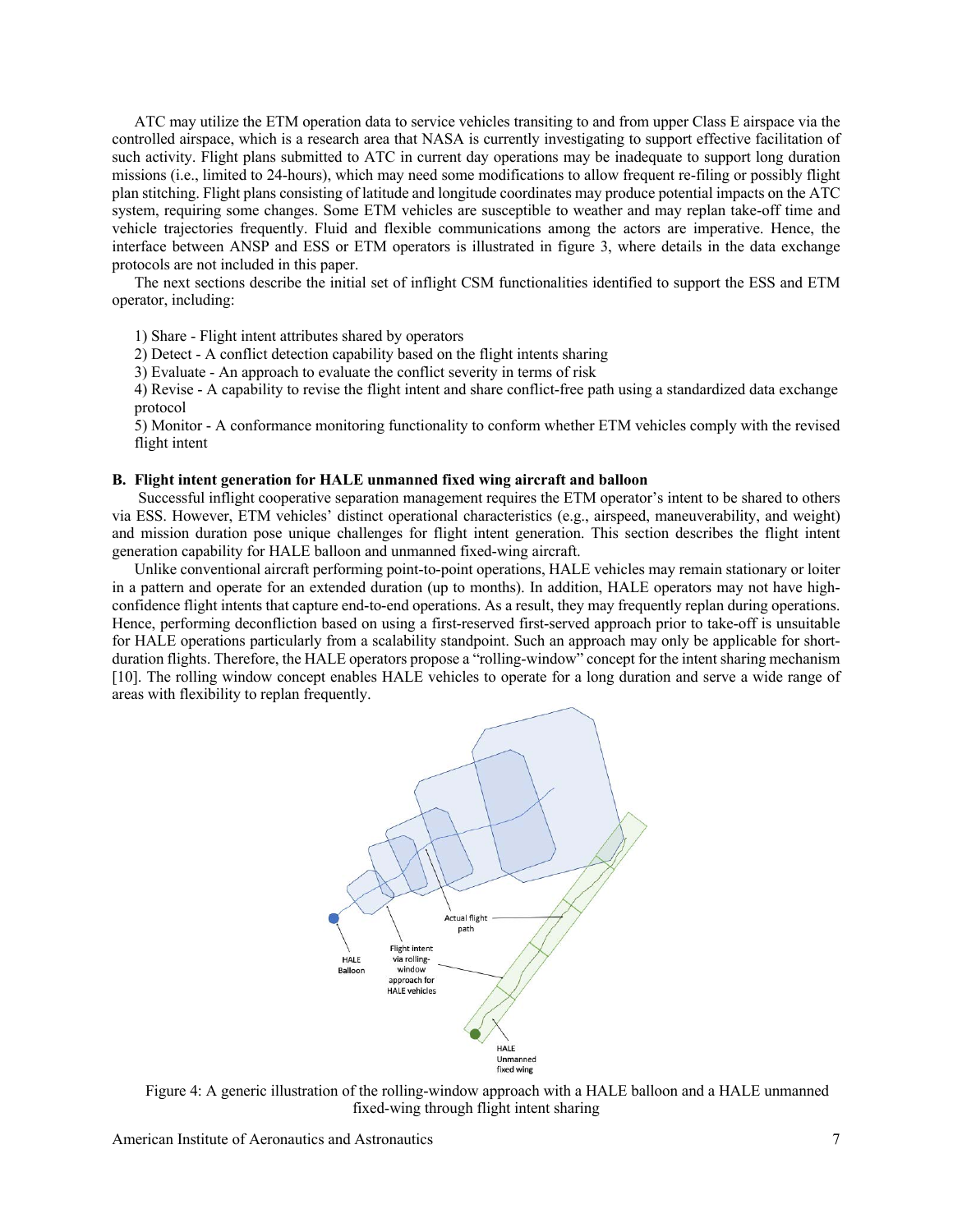Figure 4 depicts the rolling-window approach by a HALE balloon operator and a HALE unmanned fixed-wing operator through flight intent sharing. The HALE operators may share a serial flight intent represented in polygons. The flight intents are segmented in *M* minutes (referred to as "flight intent update interval" in this paper) over *n*-hour operations. In the figure, polygons represent the estimated future position's boundaries with 99% confidence at each M-minute segment [13]. Research and development with operator input is needed to either define *M* and *n* values or leave them dynamic. These values could impact airspace usage efficiency and induce inequality issues. Also, flight intent may be replanned frequently due to limited vehicle controllability. Their light weight could be impacted by the wind [13].

Although both HALE balloon and HALE unmanned fixed-wing aircraft could take the same rolling-window approach for flight intent sharing, the flight intent's characteristics may differ. The HALE balloon has a distinctive performance characteristic of limited or no capability to control the trajectory once it launches [14]. Advanced balloon systems can control altitude by adjusting the shape of the canopy or venting lifting gas, but the surrounding winds mainly dictate the balloon's lateral movement. Wind prediction data contains errors from several sources—i.e., resolution errors because of sampling, measurement error due to instrument specification, temporal error caused by temporal interpolation. The wind data errors make prediction of a balloon's precise trajectory a challenging task [15].

A probabilistic approach for the HALE balloon's flight intent generation has been proposed by the industry partners. The flight intent polygon contains all possible future positions, growing over prediction time due to uncertainty. The HALE balloon operator may dynamically replan and share the revised flight intent as frequently as once per minute [13]. A subsequent research will be conducted to define optimal flight intent update rate. The probabilistic approach is strictly tied to continuous change in wind speed and direction.

By comparison, the HALE unmanned fixed-wing aircraft has more controllability than the HALE balloon. Hence, the HALE unmanned fixed-wing aircraft may share flight intent like conventional fixed-wing aircraft flight plans consisting of a sequence of waypoints. However, the HALE unmanned fixed-wing vehicles are still susceptible to performance limits. The wind in the stratosphere could be stronger than the vehicle's maximum speed. The lightweight vehicles are vulnerable to environmental disturbances [1]. The solar power-based HALE vehicle's maneuverability may vary with time of the day. The vehicles may have less power during the evening [13]. Therefore, the flight intent is shared by a 4-D polygon along their intended path. The HALE fixed-wing vehicle with more controllability may require significantly smaller polygons than the HALE balloon [13].

# **C. Conflict detection and assessment**

The ETM ecosystem intends to achieve an equal or better target level of safety (TLS) than the conventional ATM system, as severe and catastrophic events could lead to direct loss of human occupants on board. Even if most ETM operations can be performed by unmanned vehicles, collisions may still produce secondary hazards such as vehicle debris falling on vehicles flying underneath or objects on the ground that could lead to fatal injuries. The actual level of safety (ALS) in conventional ATM is measured by the actual number of accidents per operation. The ALS fatal en route accident risk from 1959 – 2006 is  $1.40 \times 10^{-8}$  per flight hour [16].

Collision risk prediction could be an element that is incorporated into the schema as part of the deconfliction process of the ESS. In this scheme, the ESS is responsible for notifying the ETM operators immediately when the predicted collision risk exceeds the pre-determined threshold. The initial ESS concept assumes that vehicles will move along shared flight intents generated either by a probabilistic approach or a sequence of waypoints enclosed by polygon. A conflict is detected when the intersection between any pair of flight intents is identified both temporally and spatially. The conflict detection's lookahead time could be determined with the HALE operators' mutual agreement considering the minimum required time to take maneuvers with a sufficient protection buffer to ensure safety.

There is ongoing investigation regarding computation of the conflict likelihood, which could lead to better understanding about managing risk in the ETM environment [17]. The collision's likelihood is a controllable variable, which is inversely related to the efficiency of the operations. Further investigation should carefully assess the overall risk imposed by the ETM operations to meet the TLS while introducing more efficiency into ETM operations.

#### **D. Conflict resolution methods and deconflict strategies**

In the presence of a conflict, the ESS would be responsible for notifying ETM operators. Once an ETM operator receives the notification, they would choose to either execute a pre-agreed resolution or use an operator-preferred negotiation protocol to develop the final resolution action. Such a collaborative resolution process would need to be completed before the solution deadline.

Figure 5 shows the notional timeline for the deconfliction process. The baseline concept is a first-reserved-firstserved (FRFS) as an initial step in the conflict resolution process with a right-of-way rule-based method. For example,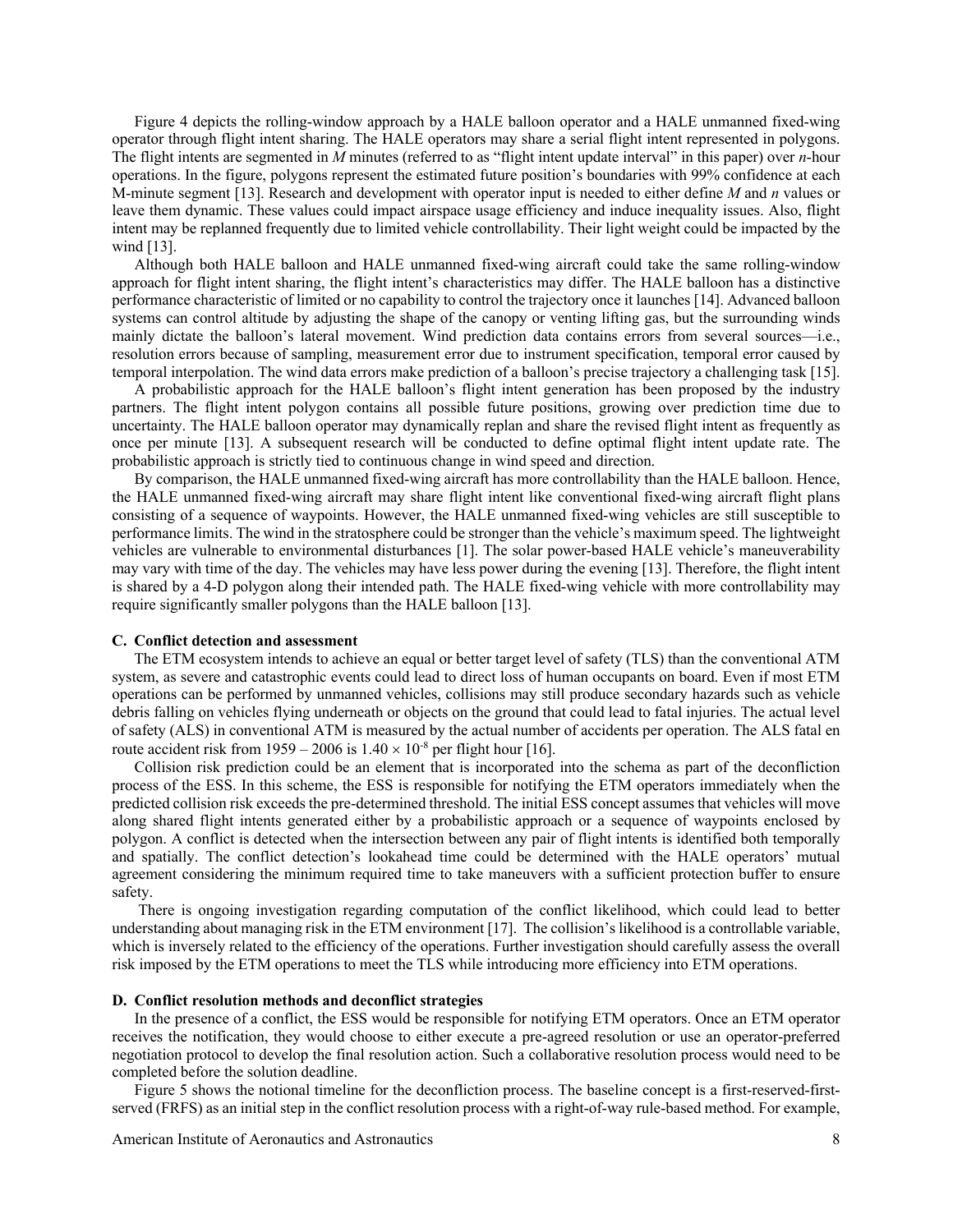the later submitted operational intent is subjected to change to avoid conflict with the earlier submitted ones, and vehicles with high maneuverability yield to vehicles with low maneuverability. The industry partners, in collaboration with NASA and FAA, are working together on developing consensus on the appropriate right-of-way rules and cooperative operating practices. This type of rule-based method is considered the standard conflict resolution protocol due to its efficiency and simplicity [18]. The industry partners are developing emergency and priority operations as well as the standard protocol for resolution, which will be incorporated in following work.



Figure 5: Notional conflict resolution timeline

A drawback to the rule-based conflict resolution approach is that it may lack flexibility [18]. This can be addressed by allowing the ETM operators to negotiate different resolution strategies based on their business models. This process could be executed in a more manual manner initially. In the future, however, such a process could be assisted by automation capabilities and efficient data exchange protocols facilitated by the ESSs and/or supporting services based on industry partners' and stakeholder inputs.

Inflight deconflict strategies can be grouped into three categories: (1) adjusting speed, (2) adjusting heading or turn rate, and (3) adjusting altitude. However, some HALE vehicles have limited maneuverability to adjust and maintain position reliably. The initial concept assumes that the HALE balloon can only change altitudes with significantly large lateral uncertainties. The HALE unmanned fixed-wing vehicle is assumed to be capable of executing all three deconflict strategies, but it may still require a sufficiently large protection buffer due to its limited maneuverability. The operators can choose different deconflict strategies such as moving away from the predicted conflict point or maneuvering the vehicle into hover state until the deconflict is completed.

When the collaborative resolution phase is not executed by the minimum required time to take maneuvers by either party, a fallback emergency solution can be implemented. For example, an emergency solution could set the high maneuverability vehicle to yield to the low maneuverability vehicle.

### **E. Conformance Monitoring**

The ESS could serve as a conformance monitor to ensure ETM operators follow the agreed upon resolution plan. The ESS can alert the operators when the vehicles are not conforming to their resolution plans, or not executing the plans by the deadline. The ESS may also advise the ETM operators to execute an emergency resolution protocol. An example of a vehicle non-conformance situation that may occur is a HALE vehicle deviating off course due to being susceptible to wind. The HALE vehicle may not be able to take a resolution action properly with strong wind conditions relative to the vehicle speed. Figure 6 shows winds in the upper Class E airspace on 0Z/05/17/2021. The winds in the airspace are generally mild but there are occasions where the winds could be stronger than the maximum speed of the HALE vehicle.



Global Forecast System (GFS) Data (2021-05-17-0Z)

Figure 6: Winds in the Stratosphere  $(2021-05-17-0Z)$  at around 61400 ft (7000 pa)

American Institute of Aeronautics and Astronautics 9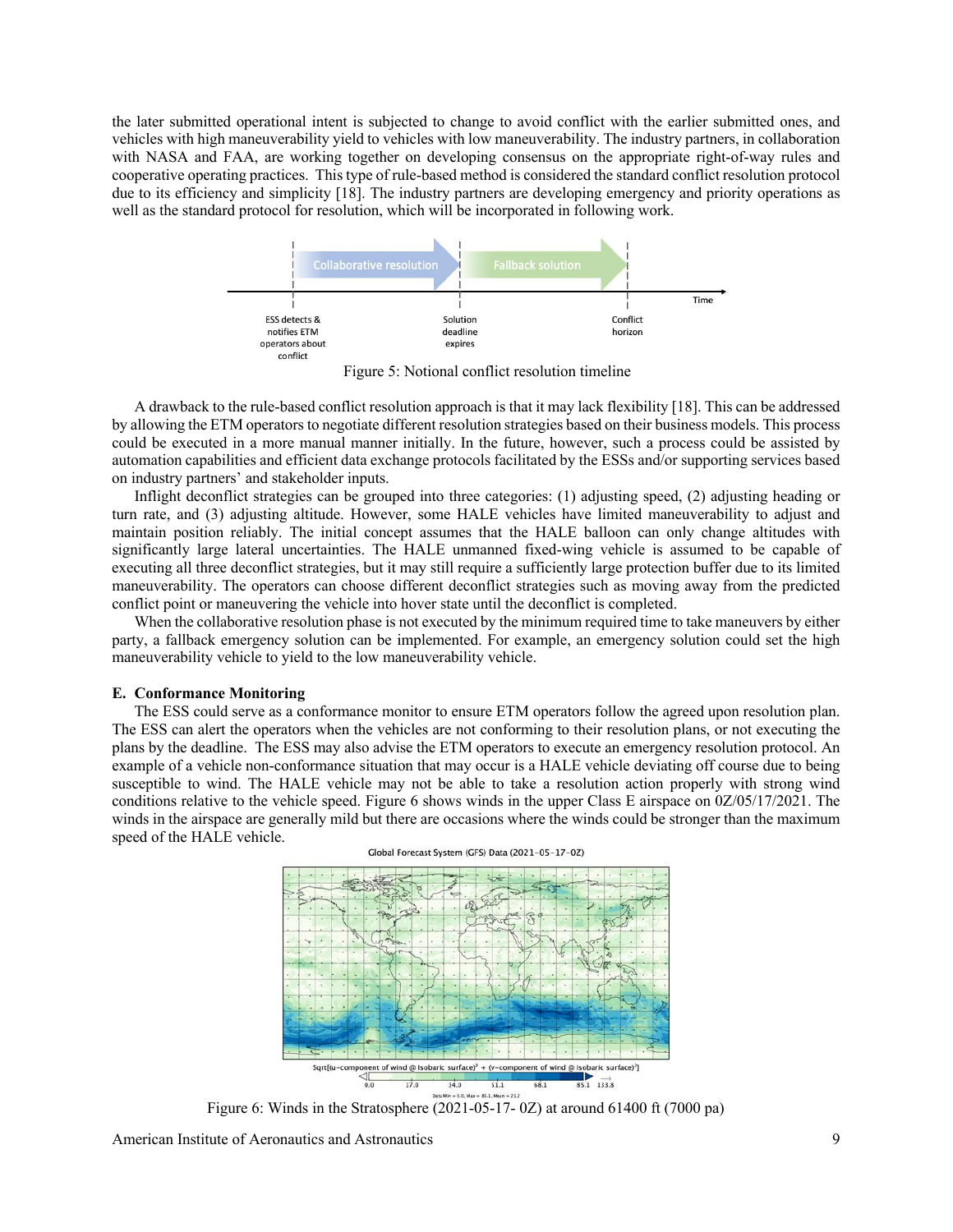The capability to monitor or predict non-conformance/off-nominal situation is currently being investigated to proactively prevent undesirable situation from happening.

An experimental proximity monitoring function has been developed for the ESS to ensure safe operations by monitoring the temporal and spatial distance between the ETM vehicles. This module notifies the ESS when the distance between a pair of vehicles exceeds the minimum required temporal and spatial threshold with sufficient buffer to take resolution maneuvers. The proximity monitoring function will run independently from conflict detection. It allows the ESS and the ETM operators to maintain good situation awareness and mitigate undesirable situations ahead of conflict detection. The module's logic is based on a commonly practiced mitigation strategy used by air traffic controllers to handle complex airspace in conventional ATM [19]. This experimental proximity monitoring tool is introduced as an additional safety net to account for sudden flight intent change and non-conformance/off-nominal situations. Further research and development will be conducted with community input for its functionality.

## **VI. Simulation Development**

A new ETM simulation capability called ETMAutoSIM is being developed by NASA to serve:

1) Proof-of-concept of the flight intent sharing and inflight CSM functionalities for operational feasibility verification and validation

2) Provision of interactive demonstrations for stakeholders to visualize the rolling-windows approach concept and collaboratively refine the concept

3) Delivery of research insight and software subsystems as an integral part of the ETM ecosystem accessible by NASA and its partners to facilitate research and software development

The ETMAutoSIM follows a similar software design to a proven tool: TMIAutoSIM [20]. The TMIAutoSIM is a real-time and fast-time Traffic Management Initiative (TMI) concept evaluation tool developed for conventional air traffic management. The following sections describe the ETMAutoSIM simulation architecture and the key attributes, functionality description, and ongoing simulation development plans.

## **A. ETMAutoSIM simulation architecture and key attributes**

The ETMAutoSIM simulation capability was developed to conduct rapid concepts and procedures to assess their operational feasibility. Figure 7 depicts the notional architecture of ETMAutoSIM.



Figure 7: Notional ETMAutoSIM simulation architecture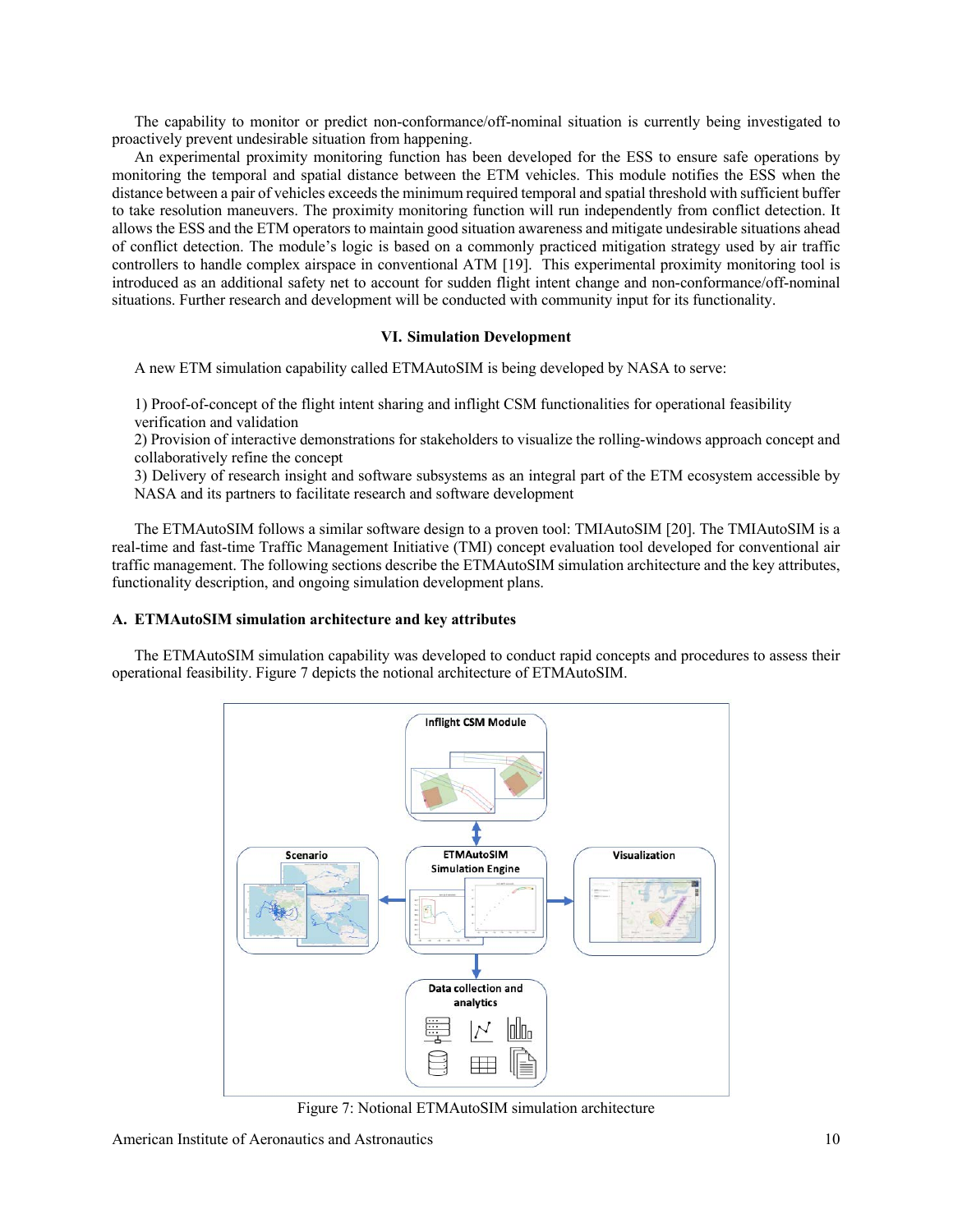Some key attributes of each module that have been implemented are described below:

- 1) Scenario: several customized scenarios were created to test and validate the ETM concepts with HALE fixedwing vehicles and balloons. These scenarios are loaded into the simulation engine to mimic the actual operations information shared among the ETM operators and ESS at a user-specified update rate.
- 2) Simulation engine: this uses the rolling-window approach to generate each vehicle's flight intent, which is represented in a set of polygons.
- 3) Inflight CSM: a preliminary inflight conflict detection logic is implemented by detecting overlapping flight intent polygons at the same temporal instance with user-specified intent lookahead time and flight intent update interval.
- 4) Visualization: visualization tools will be utilized for testing ETM vehicle operations and functionalities in both real-time and fast-time simulation mode.
- 5) Data collection and analytics: all data from the simulation process are logged for both real-time analysis and post-simulation analysis

New functions and new modules can be rapidly and flexibly added to the simulation architecture based on the stakeholder's input. Furthermore, the ETMAutoSIM is planned to be integrated into the overall ETM ecosystem to emulate potential ETM operations for evaluation and demonstration.

### **B. ETMAutoSIM Initial Implementation**

This section will present the core functionalities implemented in the ETMAutoSIM simulation environment in more detail.

## *Intent generation capability for the HALE balloon*

The probabilistic approach is preferred by HALE balloon operators for flight intent generation [13]. Hence, a Monte Carlo simulation method is developed to mimic the HALE balloon's flight intent represented in a set of polygons. The Monte Carlo method first uses the historical wind data statistics, initial heading, and balloon speed [21] to predict all possible vehicle trajectories within a user-specified intent lookahead time and update interval. The flight intent polygon is then calculated as the minimum convex polygon containing all predicted track points. Figure 8 shows a flight intent example generated by running a 10,000-time Monte Carlo simulation.



Figure 8: a HALE balloon flight intent example generated by a Monte Carlo method in the ETMAutoSIM (red: 30 min lookahead time, green: 60-min lookahead time, orang: 90-min lookahead time, blue: 120-min lookahead time)

American Institute of Aeronautics and Astronautics 11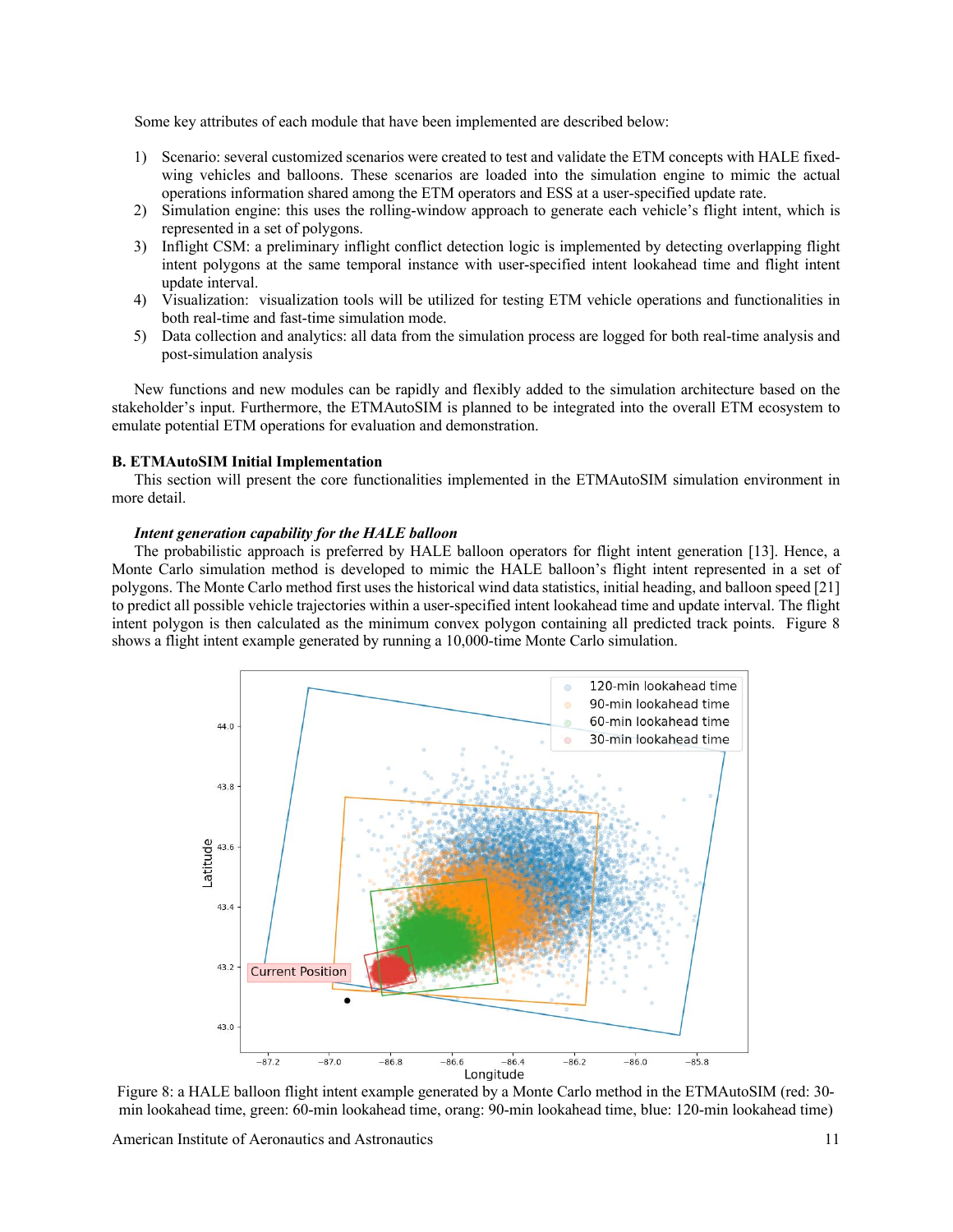The flight intent is shared for the next 120-minutes (*n*) from the current position (indicated by the black dot at longitude -86.942 and latitude 43.088), which is segmented by a 30-minute flight intent update interval (*M*). In the figure, the colored dots represent all the possible positions at different lookahead times (e.g., 30, 60, 90, and 120 minutes) bounded by the polygons. The balloon flies at 8.8 m/s toward 45 degrees from North. The quadrilateral polygon shape was chosen for computational consideration, which can be altered to closely approximate any complex shape that the stakeholders would like to practice. In the simulation, the flight intent is generated at every telemetry position update using the best available wind data provided in the scenario file. The short-term wind forecast for the region can substantially digress from the actual wind measure [22]. Hence, the scenario files are created based on the historical balloon track data, which contains the wind field that the balloon experienced per minute at various altitudes, providing the most accurate estimate of the wind field [22].

The HALE balloon operator should also share the vertical protection buffer as part of the flight intent. The vertical buffer size can depend on various factors, such as the performance characteristics of the balloon for holding the altitudes stably, the accuracy of the altimeter, and the navigation system it uses. The vertical separation requirements are to be further discussed and investigated.

#### *Intent generation capability for the HALE unmanned fixed wing aircraft*

The HALE unmanned fixed-wing aircraft has more controllability than balloons, but it is still challenging to adhere closely to its planned path because of its limited propulsion performance and light weight. Hence, a buffer boundary is defined around the planned flight path shared by the operators. Figure 9 shows a notional HALE fixed-wing aircraft flight intent



Figure 9: notional flight intent of the HALE unamends fixed wing aircraft

In the figure above, the HALE fixed-wing aircraft flight intent is represented in polygons at a one-hour update interval (*M*) with a two-hour look ahead time. The red polygon represents the flight intent polygon at the next zero to 60 minutes. The green polygon represents the flight intent polygon at the next 60 to 120 minutes. The polygon vertices are created perpendicular to the flight heading. The maximum lateral deviation *dw* is determined by the vehicle performance provided by the operators. The operator can share and update the flight intent to other operators at a specific rate (e.g., 30 minutes). In summary, the fight intent polygon's width and height are mainly determined by the vehicle performance to follow the planned flight path. The flight intent polygon's length is mainly determined by the vehicle speed.

Figure 10 shows a 2-D HALE fixed-wing aircraft flight intent example for the next 12 hours of operations (*n*) from the current position indicated by a black dot (longitude  $= -68.127$ , latitude  $= 44.352$ ). The vehicle is expected to fly at 40 knots. The lateral buffer is indicated as *dw*, which is set as 25 miles. The full path is broken down into 60-minute flight intent update intervals (*M*). The flight intent update interval (*M*) can be adjusted to be the same between different vehicles when applying the conflict detection logic.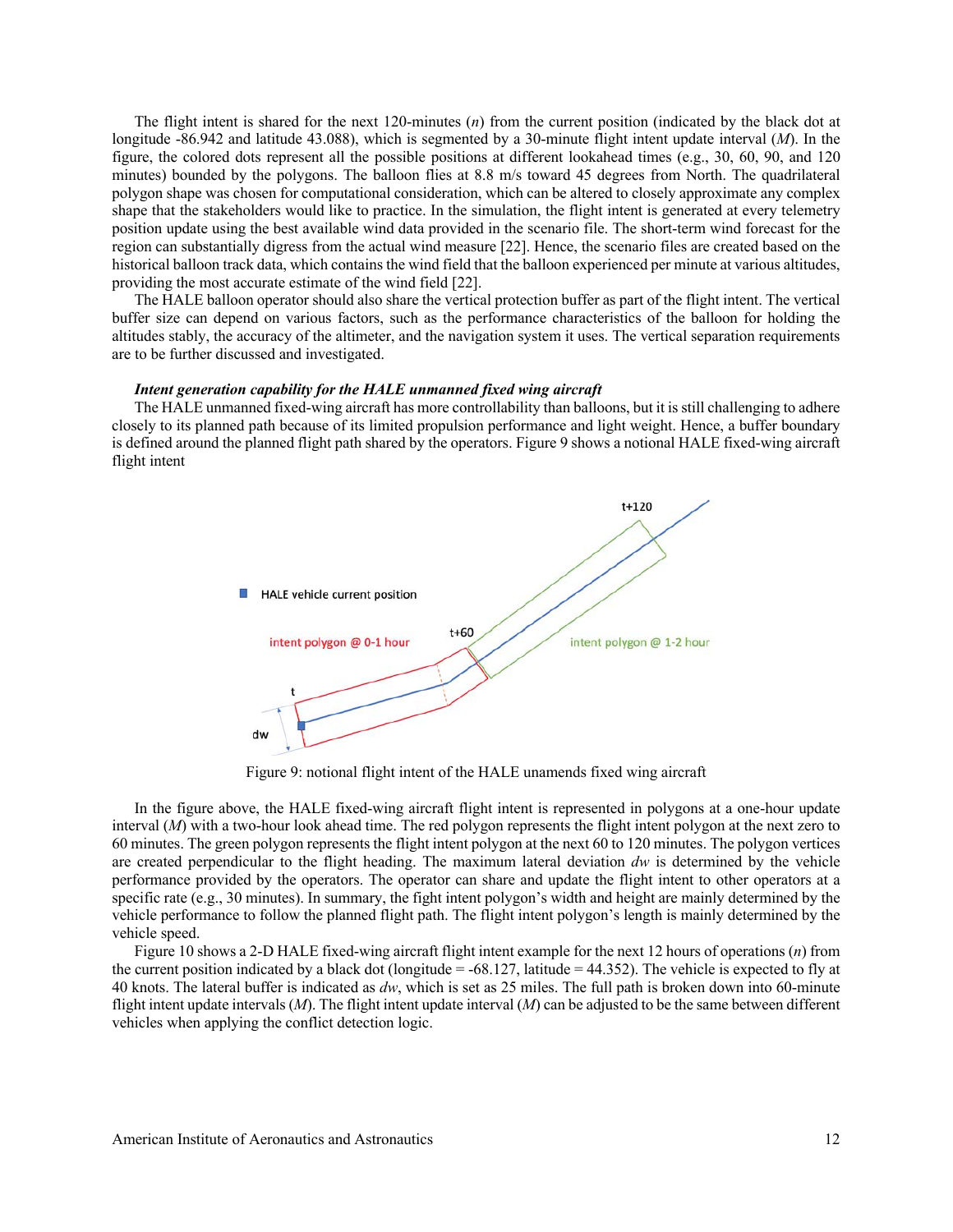

Figure 10: a HALE unmanned fixed wing flight intent generation example in the ETMAutoSIM

## **C. Conflict detection logic for the inflight cooperative separation management**

Preliminary conflict detection logic has been developed by detecting overlap between any pair of HALE balloon and HALE fixed-wing flight intent polygons during the same flight intent update interval (*M*) identified at a specified lookahead time. The specific size of the flight intent update interval (*M*) and minimum look-ahead time value need to be agreed upon by the operators to ensure sufficient time to resolve conflict.

Figure 11 illustrates how the conflict detection logic performs to identify conflict between a HALE balloon and a HALE fixed-wing aircraft. The figure shows the flight intents of both vehicles for the next two-hours of operations (*n*   $=$  two hours), which are segmented by one-hour flight intent update interval ( $M$  = one hour). The two-hour lookahead time is pre-agreed as the minimum required time to resolve conflict for the purposes of this simulation.

In the following figure, the red polygon represents a flight intent polygon at the next zero to one hour. The green polygon represents a flight intent polygon at the next one to two hours. In case one, a conflict between the HALE balloon and the HALE fixed-wing aircraft is detected as there is an overlap between the same green flight intent polygons. In case two, conflicts are detected as both green and red flight intent polygons are intersecting. In case three, no conflict is detected because intersection occurs, but it is happening at two different flight intent lookahead times.



Figure 11. Illustration of inflight conflict detection logic between a HALE balloon and a HALE unmanned fixedwing aircraft using three cases. The colored polygon represents flight intent at zero to one (red) and one to two hour (green), respectively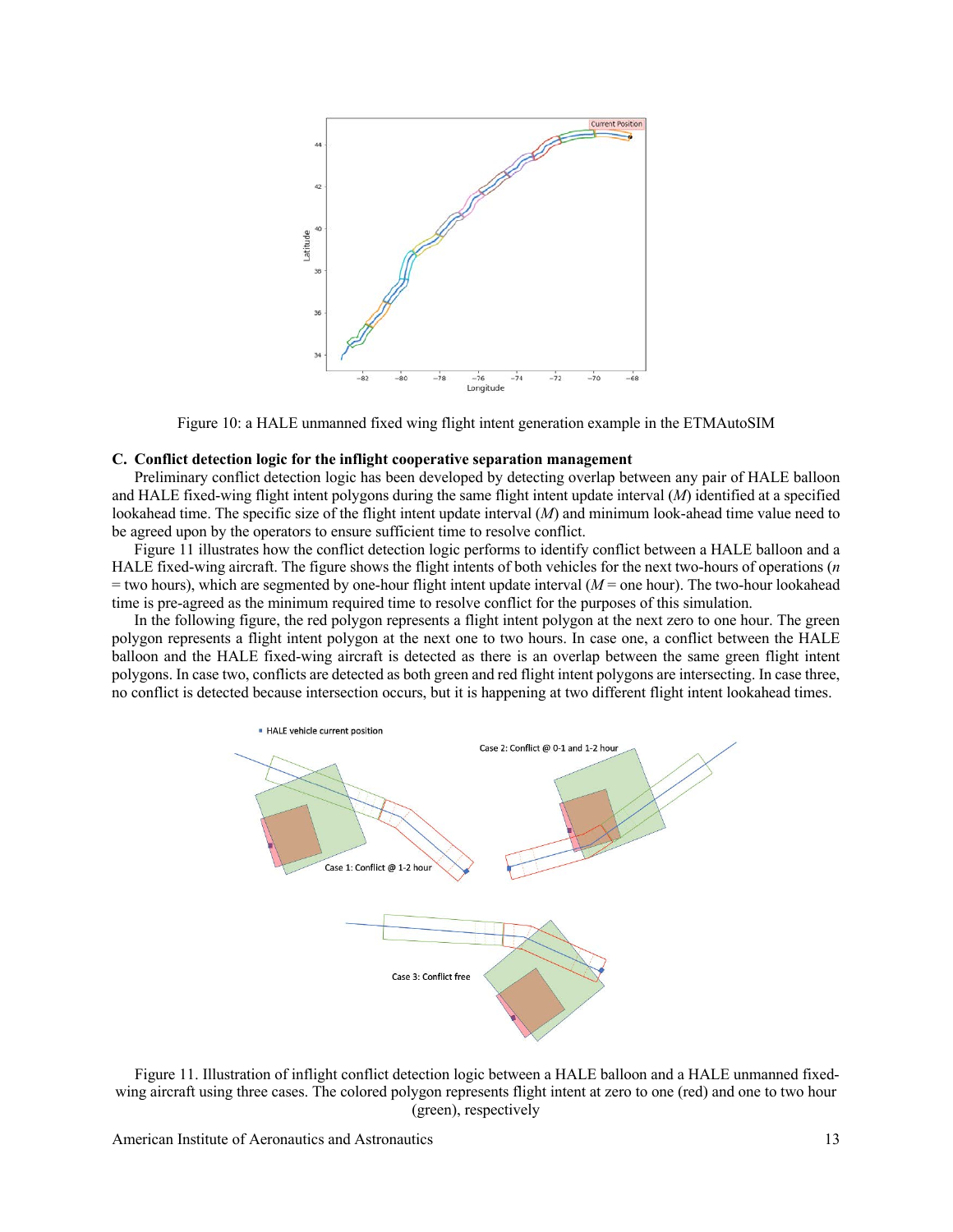Finally, figure 12 presents several snapshots from a full 60-hour simulation run to test out the conflict detection logic. The figure shows the case where a HALE balloon and a HALE unmanned fixed-wing aircraft are interacting. At every telemetry update (i.e., set at 30 minutes), both operators share flight intent for the next three-hours of operations ( $n =$  three hours), which are segmented by a 60-minute flight intent update rate ( $M$ ). At 7200 seconds into the simulation run, a conflict is detected at the three-hour lookahead time, indicated by the same-colored polygons overlapping.



Figure 12. Snapshots from a full ETMAutoSIM simulation run at different time instance (0, 7200, 14400, and 18000 seconds) to assess the conflict detection logic

# **D. Human integrated systems research preparation**

The ETMAutoSIM is designed to serve multiple purposes, including: (1) provision of an interactive demonstration for stakeholders to visualize the ESS functionalities, and (2) evaluating the operational human-systems interfaces and data exchange protocols and procedures.

Figure 13 depicts the schematic view of the overall demonstration platform that is under development. The demonstration platform integrates the functionalities discussed in the previous sections with real-time visualization capabilities using UNITY engine [23] and Bokeh library [24].



Figure 13: Schematic view of the simulation infrastructure

The functionalities of the ETMAutoSIM serve as a subsystem of the overall ETM ecosystem infrastructure. The operators share flight intent and operations data via data exchange protocol. The 4-D flight intent data format and data contents will be standardized through continuous discussion with the stakeholders. Use case scenarios will be developed for demonstration as well as evaluation of user interfaces with tools that support ETM and ESS operators.

#### **VII. Future plans**

The NASA team will work collaboratively with the FAA and industry partners to mature the ETM concept. New concepts, procedures, and functionalities will be rapidly prototyped, visualized and validated in the ETMAutoSIM simulation environment. Other ETM vehicle types such as supersonic transport, airship, and high speed unmanned fixed wing aircraft will be gradually explored and tested using the ETMAutoSIM capabilities.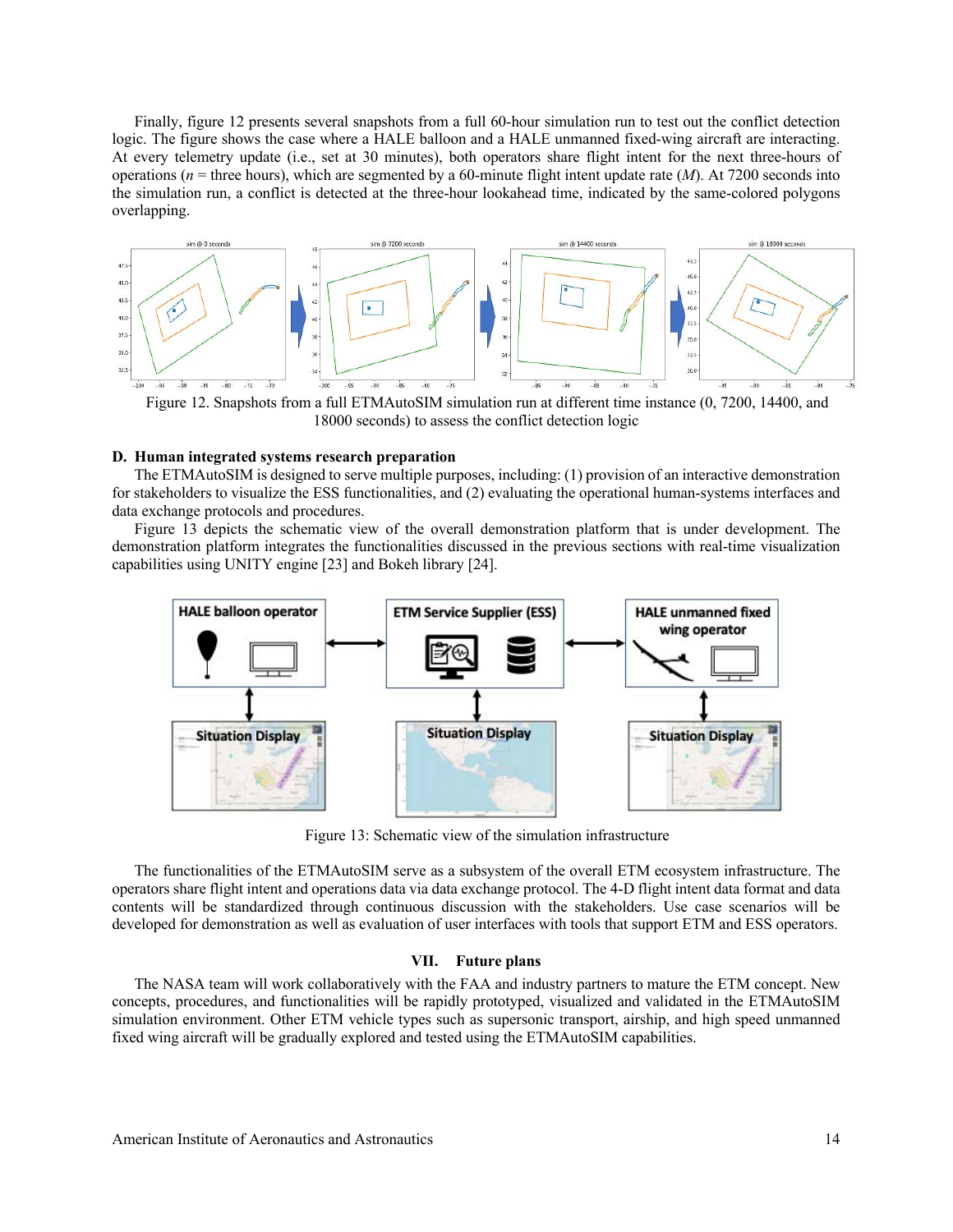# **VIII. Conclusion**

This paper developed an initial inflight CSM concept for ETM. The concept aims to enable safe operations of HALE unmanned fixed-wing aircraft and HALE balloons. The primary actors and their roles and responsibilities have been identified. An initial set of functionalities are identified and implemented with a new simulation tool called ETMAutoSIM. The description of the simulation capabilities and the plan for extending the capabilities for further human/system simulation research is presented. Some preliminary results are also presented.

## **IX. Acknowledgements**

We greatly appreciate our fellow NASA researchers for their support. This work is under NASA Air Traffic Management – eXploration (ATM-X) project. We appreciate the support from the project office for this research activity. Also, we would like to thank our industry partners and the FAA for their valuable contributions.

#### **References**

- [1] FAA. (2020). Upper Class E Traffic Management (ETM) Concept of Operations v1.0
- [2] Green, S., Bilimoria, K., & Ballin, M. (2001). Distributed air-ground traffic management for en route flight operations. In *AIAA Guidance, Navigation, and Control Conference and Exhibit* (p. 4064).
- [3] Wing, D., Prevot, T., Lewis, T., Martin, L., Johnson, S., Cabrall, C., Commo, S., Homola, J., Sheth-Chandra, M., Mercer, J. & Morey, S., (2013), June. Pilot and controller evaluations of separation function allocation in air traffic management. In *Tenth USA/Europe Air Traffic Management Research and Development Seminar (ATM2013)*.
- [4] Underwood, M. C. (2017). Concept of operations for integrating commercial supersonic transport aircraft into the National Airspace System.
- [5] FAA. (2020). Unmanned Aircraft System (UAS) Traffic Management (UTM) Concept of Operations v2.0
- [6] Xue, M., & Ishihara, A. (2021). Define Minimum Safe Operational Volume for Aerial Vehicles in Upper Class E Airspace. In *AIAA Aviation 2021 Forum*.
- [7] FAA. (2020). Communication, Navigation, and Surveillance (CNS) White Paper Summary Report [White paper]. https://www.faa.gov/uas/advanced\_operations/upper\_class\_etm/media/ETM\_CNS\_White\_Paper\_Summ ary\_Report.pdf
- [8] FAA. (2020). Existing and Emerging Communication Technologies [White paper]. https://www.faa.gov/uas/advanced\_operations/upper\_class\_etm/media/ETM\_Comm\_Technologies\_As sessment.pdf
- [9] FAA. (2020). Emerging Navigation Technologies [White paper]. https://www.faa.gov/uas/advanced\_operations/upper\_class\_etm/media/ETM\_NAV\_Emerging\_Technol ogies\_Assessment.pdf
- [10]FAA. (2020). Existing Navigation Capabilities [White paper]. https://www.faa.gov/uas/advanced\_operations/upper\_class\_etm/media/ETM\_NAV\_Existing\_Capabiliti es\_Assessment.pdf
- [11]FAA. (2020). Preliminary Assessment of Surveillance Alternatives [White paper]. https://www.faa.gov/uas/advanced\_operations/upper\_class\_etm/media/ETM\_Surveillance\_Alternatives \_Assessment.pdf
- [12] FAA. (2000). FAA System Safety Handbook
- [13]Leonard Bouygues, et al (2020) Adaptive Risk-Based Conflict Detection for Stratospheric Flight Operations, *Air Traffic Control Associate (ATCA)*
- [14] Renegar, L. (2017). A Survey of Current Balloon Trajectory Prediction Technology. In *Academic High Altitude Conference* (Vol. 2017, No. 1). Iowa State University Digital Press.
- [15] Chaffee, E. A., Ellis, P., & Reguero-Inserni, J. P. (2019). Uncertainty Quantification for High Altitude Balloon Trajectory Optimization. In *AIAA Aviation 2019 Forum* (p. 3195)
- [16] Lin, X., Fulton, N., & Westcott, M. (2009). Target level of safety measures in air transportation-Review, validation and recommendations. In *Proceedings of the IASTED International Conference* (Vol. 662, p. 222).
- [17] Xue, M., Jung, J., Homola, J., & Yoo, H. (2021). Intent Modeling and Conflict Probability Calculation for Operations in Upper Class E Airspace. In *AIAA Scitech 2021*.
- [18] Xiangmin, G. U. A. N., Renli, L. Y. U., Hongxia, S. H. I., & Jun, C. H. E. N. (2020). A survey of safety separation management and collision avoidance approaches of civil UAS operating in integration national airspace system. *Chinese Journal of Aeronautics*, *33*(11), 2851-2863.